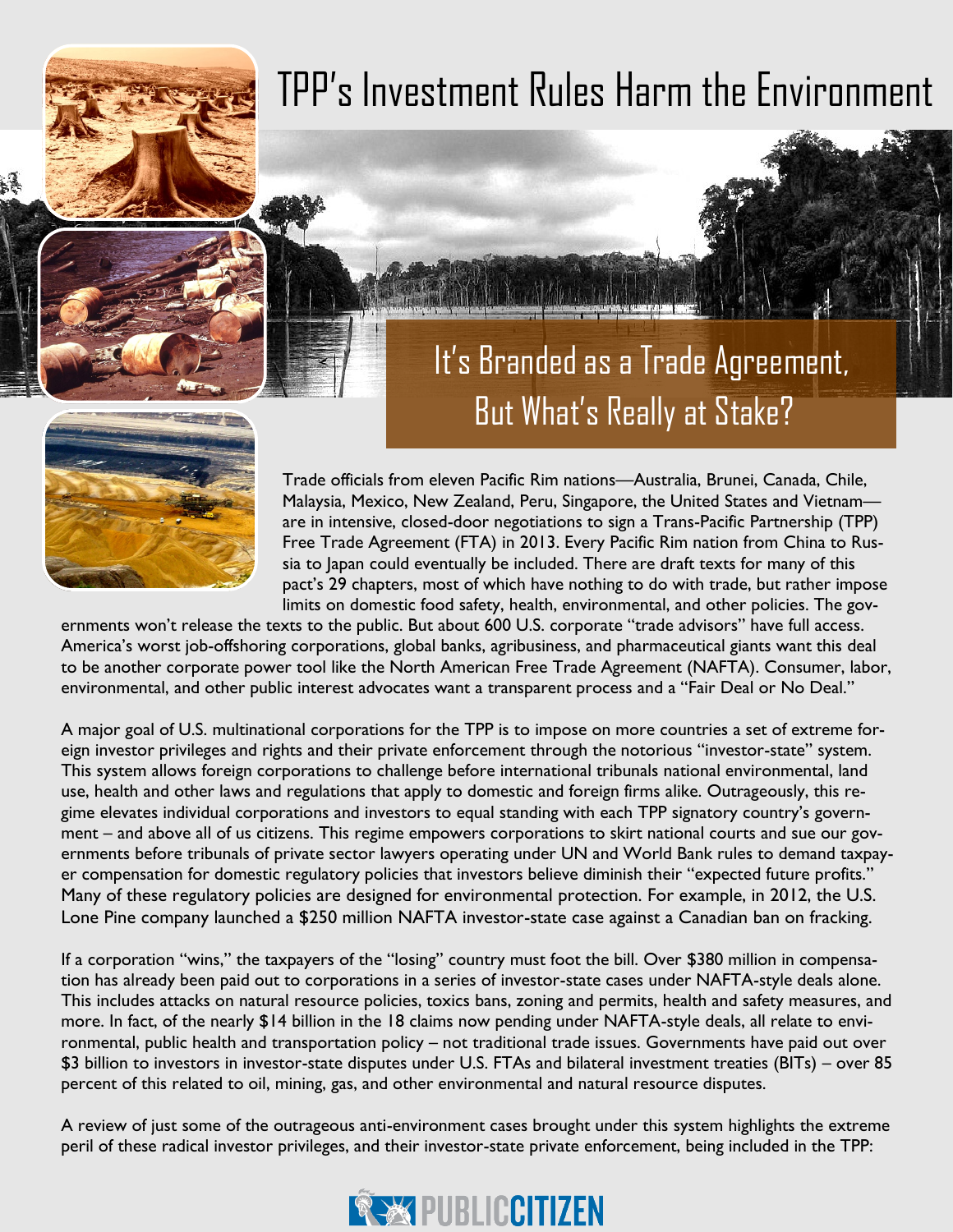## **Investor-state attack used to pressure for reopening of severely-polluting smelter:**

Renco Group Inc., a company owned by one of the richest men in America, invested in a metal smelter in La Oroya, Peru. The site has been designated as in the top 10 most polluted in the world. The firm has been sued in U.S. court on behalf of severely lead-poisoned children in La Oroya. Sulfur dioxide concentrations at La Oroya greatly exceed international standards, with sulfur dioxide levels doubled in the years after Renco's acquisition of the complex. Renco's Peruvian subsidiary promised to install sulfur plants by 2007 as part of an environmental remediation program. Although it was out of compliance with its contractual obligations, the company sought (and Peru granted) two extraordinary extensions to complete the project.

In December 2010, Renco sent Peru a Notice of Intent that it was launching a U.S.-Peru FTA investor-state attack, alleging that Peru's failure to grant a third extension of the remediation obligations constituted a violation of the firm's FTA foreign investor rights. The company is demanding \$800 million in compensation from Peruvian taxpayers. The Renco case illustrates two deeply worrying implications of investor-state arbitration. *Even the mere threat* **of a case can put pressure on governments to weaken environment and health policies.** Recent developments suggest that the threat of this case was highly effective. While full environmental compliance has yet to be seen, the government has allowed the smelter to restart zinc and lead operations.

That would be bad enough, **but Renco is also attempting to evade justice in U.S. domestic courts through the investor-state mechanism.** Renco has now successfully argued that the U.S. lawsuit filed on behalf of La Oroya's children must be removed from a U.S. state court, where it had a decent chance of success. Renco tried to derail the case this way three times before without success. But after filing the investorstate case, the firm claimed that the matter now involved an international treaty and thus was outside the state court's remit. In January 2011, the same federal judge who rejected the past attempts determined that the existence of the investor-state case made this a federal issue and allowed Renco to terminate the state court case.

## **Chevron uses investor tribunal to try to evade justice over Amazonian contamination:**

An unprecedented ruling in the 18-year struggle of Ecuadorean indigenous people to force Chevron to clean up horrific toxic contamination in a swath of the Amazon the size of Rhode Island provides a chilling glimpse of how corporations can use international investor tribunals in "trade" agreements to evade justice. After 18 years of losing in U.S. and Ecuadorean courts and endless delay tactics, Chevron was ordered by an Ecuadorean court to pay \$18 billion for cleanup and punitive damages. An appellate court affirmed the decision in January 2012. Chevron turned to an ad hoc "investor-state" tribunal under the U.S.- Ecuador BIT as the last chance to evade justice. In February, that tribunal ordered Ecuador's government to interfere with the country's independent court sys-

tem to halt enforcement of the ruling, even though it had not even determined that it has jurisdiction over the

case. The case stems from damage caused to 30,000 indigenous people in the Amazon by Texaco, which operated in Ecuador from 1964 to 1992 and was purchased by Chevron in 2001. During this time, the company admits that it dumped more than 16 billion gallons of toxic water into streams and rivers used by local inhabitants for drinking water. The trial included dozens of technical reports containing evidence of open pits of toxic waste and severe health problems among residents. An Ecuadorean court rejected the tribunal's order. However, the ad hoc panel may still prevent the clean-up from starting, as its ruling may be recognized by other countries whose cooperation is needed to collect the \$18 billion from Chevron, which has no assets in Ecuador now.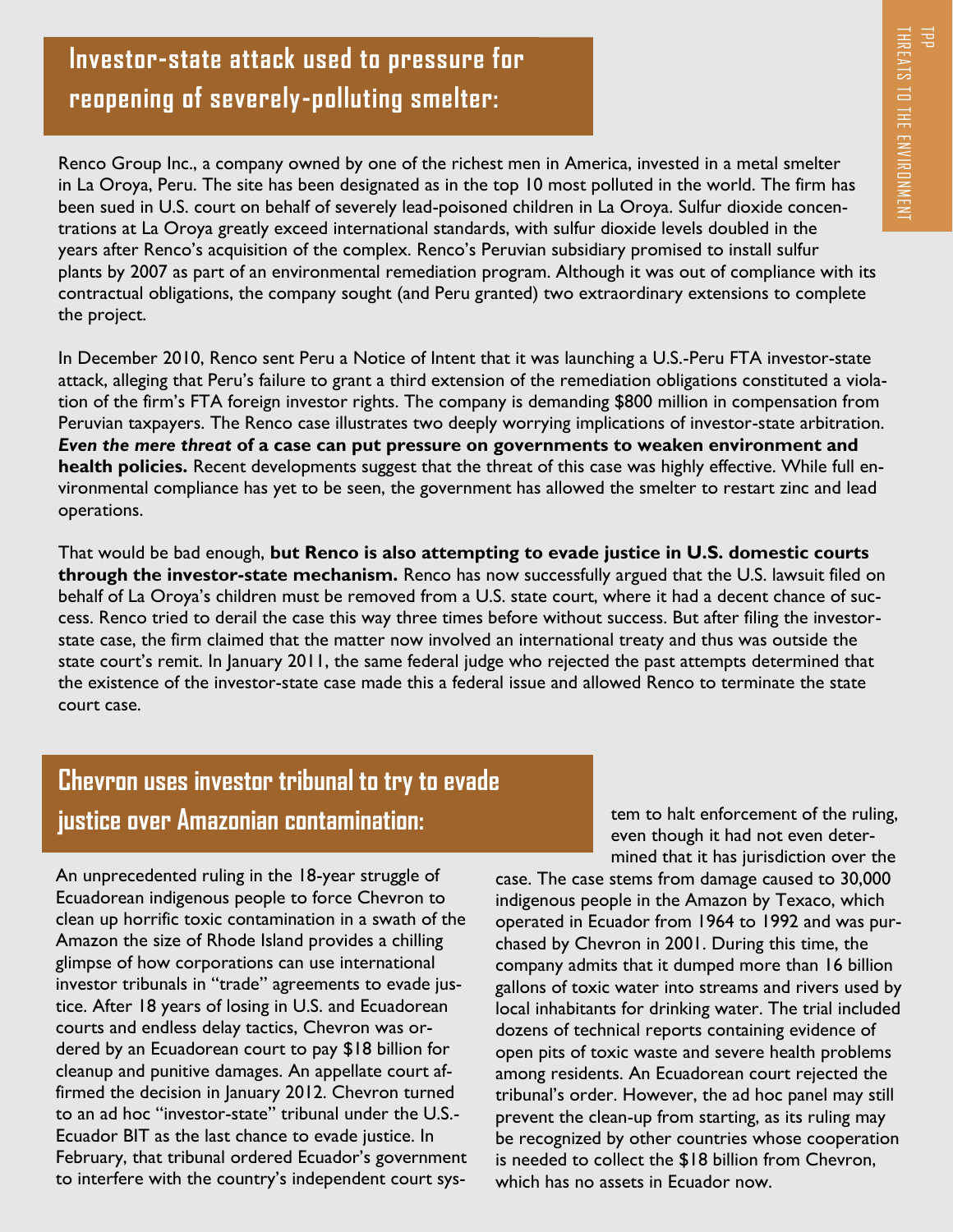#### **Attack on mining, water policies:**

Pacific Rim Mining Corp. (a Canadian-based multinational firm also known as Pac Rim) made plans to expand into El Salvador in the 2000s, as the price of gold was climbing. Pac Rim's plan is for an underground mine and the use of a process employing large amounts of water and cyanide to extract gold from the ore it excavated. For decades, there had been no large scale gold mining in El Salvador, a densely populated country with limited clean water supplies. In a country only recently recovered from civil war, opposition to cyanide-leach gold mining united the population. Right and left party presidents pledged to review mining policy, citing the negative health impacts and threats to scarce water resources.

Meanwhile, Pac Rim never completed various studies required to apply for the license to operate the mine, and halted its operations. However, it also reincorporated in the U.S., and months later launched an attack on El Salvador's mining policies under the U.S.-Central America Free Trade Agreement (CAFTA). The firm is demanding \$200 million in compensation from the Salvadoran people, whose average annual income is \$7,200. In 2012, the investor-state tribunal determined on very narrow grounds that the case was outside CAFTA's jurisdiction. Though Pac Rim is a Canadian firm, according to the tribunal, the company could have used CAFTA by merely filing proper ownership papers for its U.S. subsidiary. As the case now proceeds at World Bank-based hearings, El Salvador's mining policy remains unresolved and violence has killed four anti-mining activists. The solution of the Rincore and Called a regulatory and the properties and constant and constant going in the Salar or where a recently recovered from civil war, opposition of the metally recovered from civil war, oppositi

## **\$15.6 paid over denial of permit to toxic waste facility:**

In a similar NAFTA case, Mexico was ordered to pay the U.S. Metalclad Corporation \$15.6 million after a Mexican municipality refused to grant the firm a construction permit for a toxic waste facility unless it cleaned up existing toxic waste problems. The facility had been closed when it was owned by a Mexican

firm, from which Metalclad acquired the facility in a transaction that specifically noted the clean up condition for obtaining a permit. The NAFTA tribunal ruled

that Mexico violated NAFTA's "minimum standard of treatment" guaranteed foreign investors, because the firm was not granted a "clear and predictable" regulatory environment. It also ruled that a provincial ecological decree amounted to an indirect expropria-

## **Under investor-state system, corporations get most favorable rights.**

There are even outrageous investor-state cases between TPP negotiating parties, including recent attacks by U.S. investors on Vietnam's land use policies and on Peru's oil, gas, and mining policies. But such challenges are not all brought by developed country investors. In 1996, after a four-day visit to the country and minimal due diligence, MTD (a set of Malaysian investors) decided to build a whole new planned community outside of Santiago, Chile. But to do this, they needed to get authorization from both Chile's foreign investment authorities and its environmental zoning authorities.

As is common in many countries, foreign investment authorities are tasked with considering the impact of foreign inflows on a country's balance of payments. But all developers – national and foreign – have to comply

with zoning rules, which are administered by authorities with a whole different set of objectives and expertise. Although MTD passed the first hurdle in April 1997, Chile's zoning authorities promptly started sounding concerns about the ecological impact of the development.

In 2004, an investor-state tribunal ordered Chile to pay nearly \$6 million to MTD, even though the tribunal noted that the investors themselves had not conducted due diligence. To reach this conclusion, the tribunal used the most favored nation provisions of a Malaysia-Chile investment treaty to import a so -called "fair and equitable treatment" provision from a Croatia-Chile bilateral investment treaty, and said